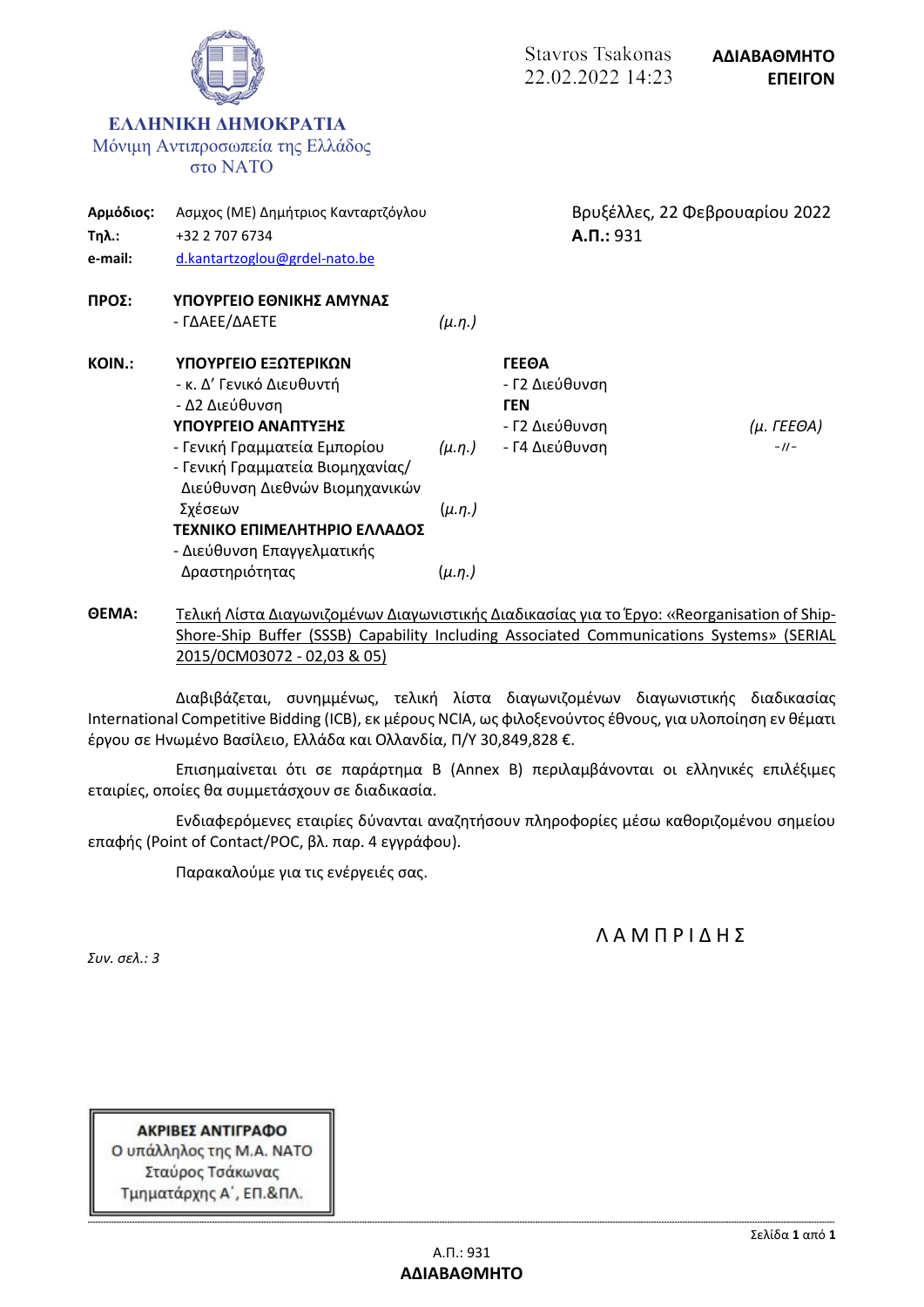

## **Acquisition Directorate**

E-mail: [martin.steenwege@ncia.nato.int](mailto:martin.steenwege@ncia.nato.int) Telephone: +32 (0) 2 707 8335

> NCIA/ACQ/2022/6571 21 February 2022

To: See Distribution List

Subject: **Distribution of Final Bidders List**

### **IFB-CO-15577-SSSB: Reorganisation of Ship-Shore-Ship Buffer (SSSB) Capability Including Associated Communications Systems**

Reference: A. NOI-IFB-CO-15577-SSSB - AMD1, dated 11 November 2021

- 1. With Reference A, the NCI Agency notified its intention to release an IFB for thesubject effort.
- 2. Attached herewith is the Final Bidders List, last updated on 14 December 2021, for the IFB in subject. It includes all the Firms nominated by your Embassies/Delegations of Origin pursuant to the notification at reference A.
- 3. NATO Delegations are encouraged to review the list for accuracy and notify in case of omissions or queries.
- 4. The NCI Agency Point of Contact for this procurement is Mr. Martin Steenwege, who can be contacted under tel. +32 2 707 8335 or e-mail: IFB-CO-15577-SSSB@ncia.nato.int

FOR THE CHIEF OF ACQUISITION

Elena Iftimie-Paraschiv Senior Contracting Assistant

**Attachment(s):** Annex A. Distribution List for Final Bidders List IFB-CO-15577-SSSB Annex B. Final Bidders List IFB-CO-15577-SSSB



NATO Communications and Information Agency

Agence OTAN d'information et de communication

www.ncia.nato.int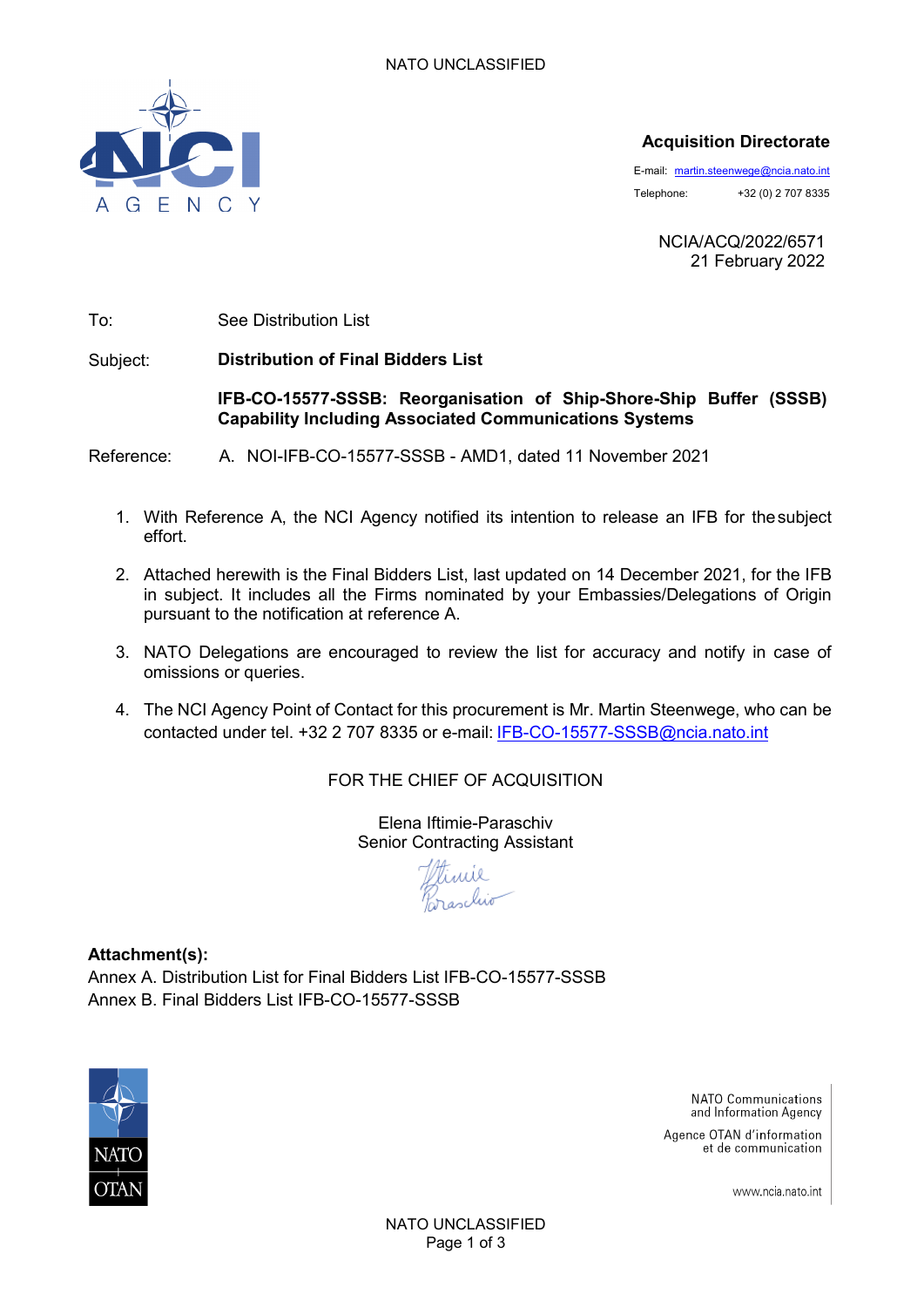## **Annex A**

#### **Distribution List for Final Bidders List IFB-CO-15577-SSSB**

| NATO Delegations (Attn: Investment Committee Adviser): |  |
|--------------------------------------------------------|--|
| Greece                                                 |  |
| Embassies in Brussels (Attn: Commercial Attaché):      |  |
| Greece                                                 |  |